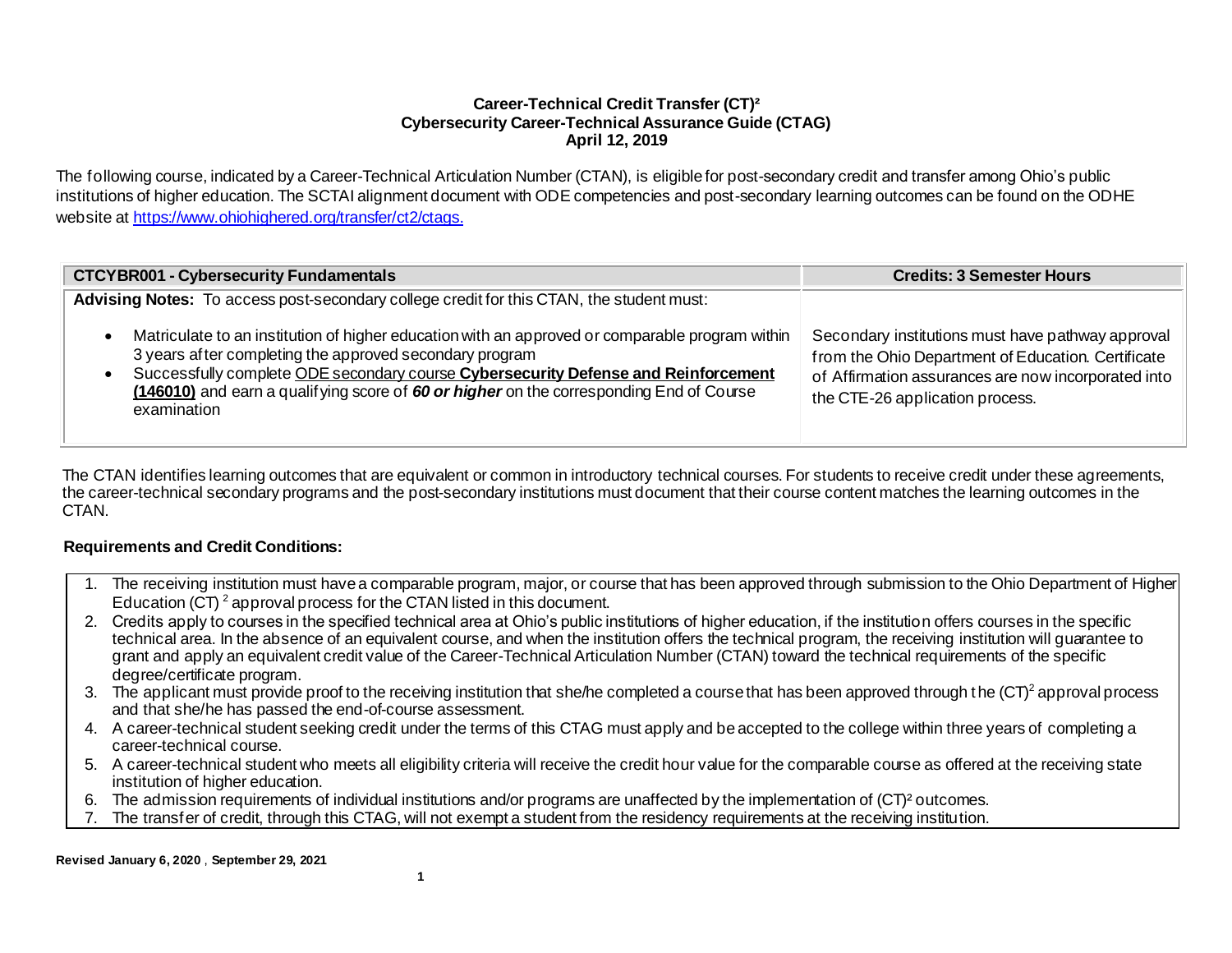Secondary Career-Technical students must complete the ODE course "Cybersecurity Fundamentals" to be eligible for credit under this CTAG. This pathway is outlined in the Ohio Department of Education's *Information Technology Career Field Technical Content Standards.*

### **CTCYBR001 - Cybersecurity Fundamentals Credits: 3 Semester Hours**

**General Course Description:** This course will provide the student with basic knowledge of cybersecurity dynamics and is the entry point for students desiring to major in Computer Security Systems. The course will address issues involving hackers, malware, social theories, protocols, firewalls, and intrusion detection. In addition, this course will discuss the prevention and containment of intrusion incidents, the incident response process, and the forensic examination of a computer.

# **Credits:** 3 Semester Hours

#### **Learning Outcomes:**

- 1. \*Discuss the social theories of computer-enabled abuse and the role of compliance framework in mitigating abuse.
- 2.\*Discuss the malicious user's motivation such as social engineering and cyber warfare.
- 3. \*Explain worms, trojans, viruses, spyware, ransomware other types of malicious software.
- 4. \*Demonstrate an understanding of how encryption can be used and abused (such as Public Key, cryptography, symmetric cryptography, algorithm length, escrow, key recover, key splitting, random number generator, nonce, initialization vector, cryptographic mode, plaintext, cipher text, S/MIME, PGP, IPsec, TLS).
- 5. \*Describe standard communication protocols associated with cybersecurity.
- 6. \*Categorize various types of network and computer attacks and the actors that might perform them (potential system attacks, MITM attacks, DOS attacks, black hat attackers (nation states), etc.).
- 7. \*Compare firewalls, intrusion detection, and intrusion prevention.
- 8. \*Examine how information security can be used to mitigate cyber-crimes.
- 9. \*Create a plan to defend against cyber-attacks.
- 10. \*Formulate an incident response plan.

# *\*Asterisk Indicates Essential Learning Outcomes*